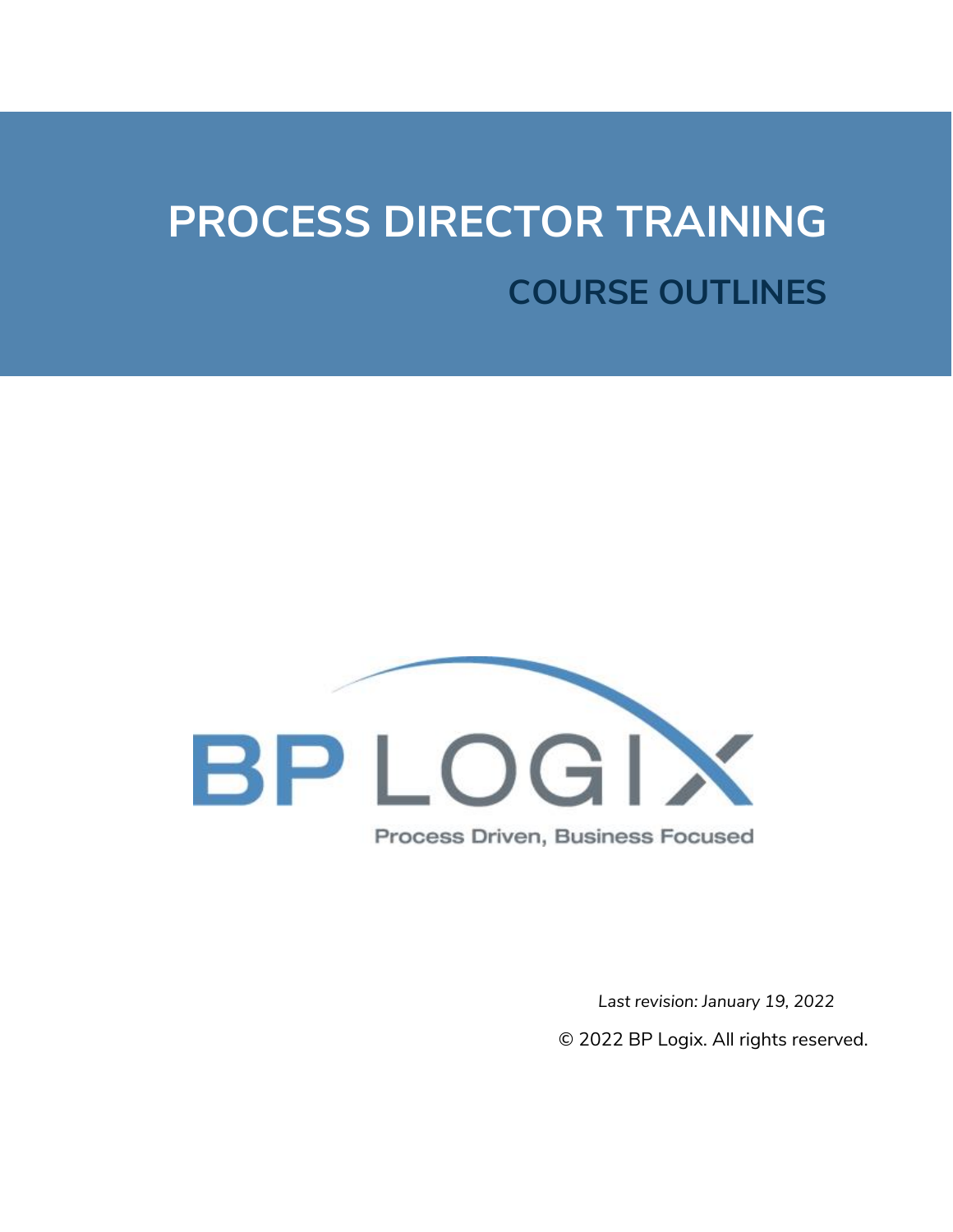### <span id="page-1-0"></span>Contents

### CONTENTS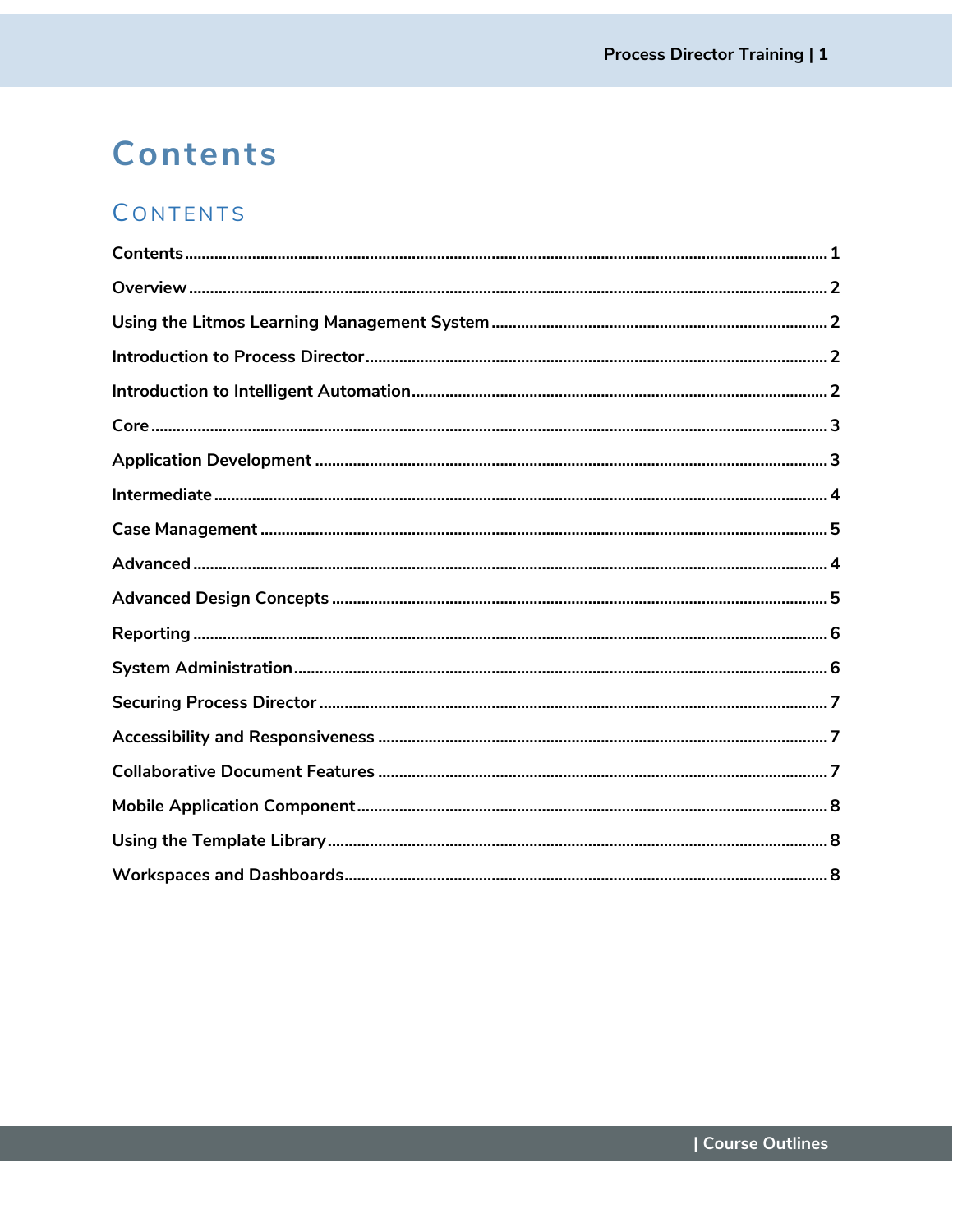### <span id="page-2-0"></span>**Overview**

Each outline below lists the Modules and Lessons included in the course, along with estimated completion times. *All times are approximate*, as students may take varying amounts of time to complete the knowledge check quizzes or practical exercises included in each lesson.

## <span id="page-2-1"></span>**Using the Litmos Learning Management System**

**Prerequisites:** None **Length:** 15 Minutes

| <b>Module</b>             | Lesson                 |
|---------------------------|------------------------|
| Using Litmos (0.25 Hours) | <b>System Overview</b> |
|                           | Using the System       |

### <span id="page-2-2"></span>**Introduction to Process Director**

**Prerequisites:** None **Length:** 30 Minutes

| Module <b>\</b>                              | Lesson                        |
|----------------------------------------------|-------------------------------|
| Introduction to Process Director (0.5 Hours) | Low Code Overview             |
|                                              | Application Creation Overview |

### <span id="page-2-3"></span>**Introduction to Intelligent Automation**

**Prerequisites:** Introduction to Process Director **Length:** 1 Hour

| Module                      | Lesson                   |
|-----------------------------|--------------------------|
| Introduction to IA (1 hour) | What is IA?              |
|                             | IA Methodologies         |
|                             | Keys to IA Success       |
|                             | Implementing IA Projects |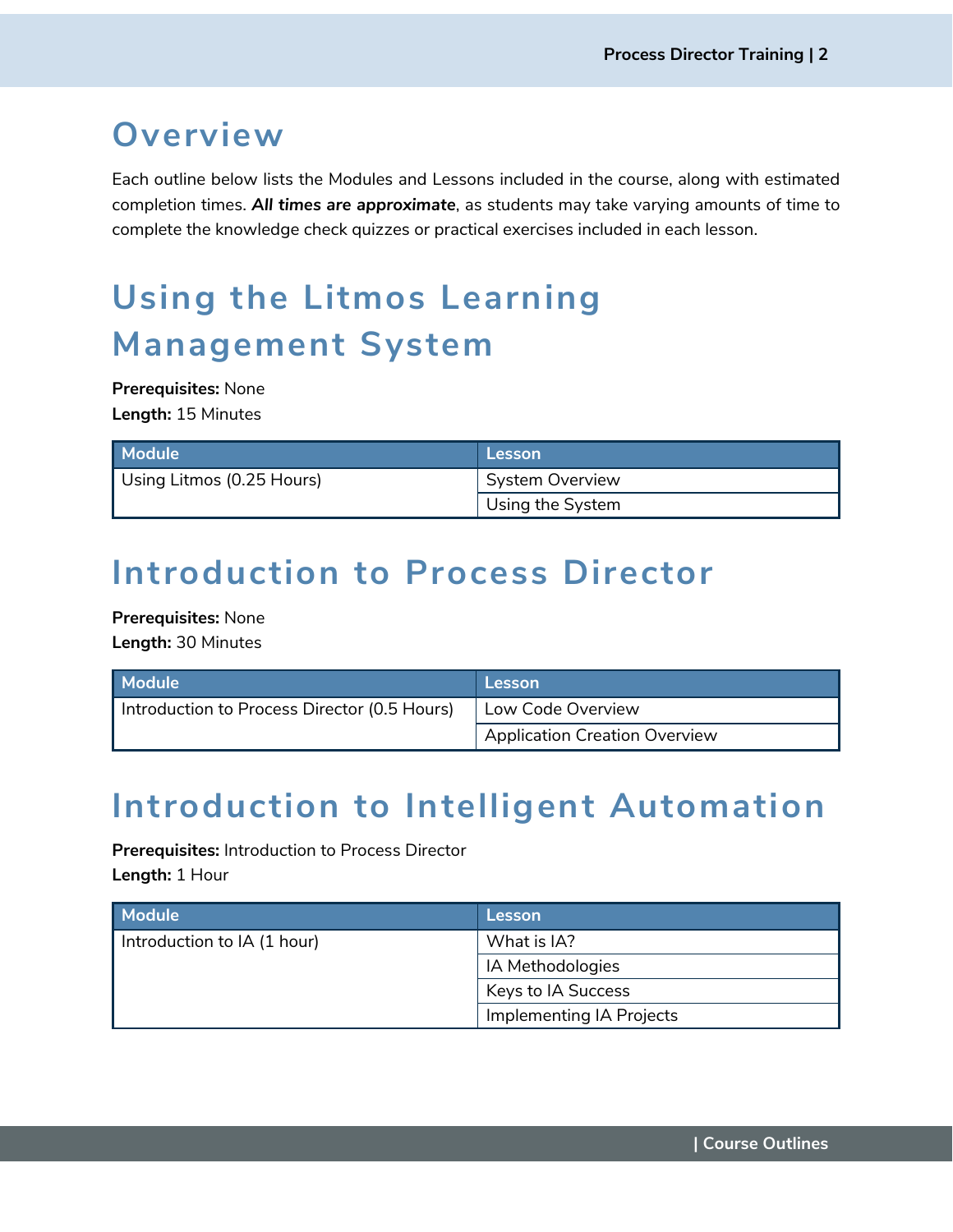### <span id="page-3-0"></span>**Core Training**

**Prerequisites:** Introduction to Process Director **Length:** 5 Hours, 30 Minutes

| <b>Module</b>                             | Lesson                               |
|-------------------------------------------|--------------------------------------|
| Introduction to the Process Director User | <b>Process Director Interface</b>    |
| Interface (0.25 hours)                    |                                      |
| Forms (1 Hour)                            | <b>Form Definitions</b>              |
|                                           | <b>Building the Sample Form</b>      |
| Process Timelines (2 Hours)               | Introduction to Process Timelines    |
|                                           | <b>Forms and Process Timelines</b>   |
|                                           | <b>Creating the Child Activities</b> |
|                                           | Completing the Timeline              |
| Business Rules (1 Hour)                   | Introduction to Business Rules       |
|                                           | <b>Configuring Business Rules</b>    |
|                                           | <b>Applying Business Rules</b>       |
| Knowledge Views (1 hour)                  | Introduction to Knowledge Views      |
|                                           | Configuring Knowledge Views          |
|                                           | Knowledge View Best Practices        |

### <span id="page-3-1"></span>**Application Development**

**Prerequisites:** Core Training **Length:** 45 Minutes

| <b>Module</b>                                   | Lesson                         |
|-------------------------------------------------|--------------------------------|
| <b>Developing Process Director Applications</b> | The Application Design Process |
| $(0.75$ hours)                                  | The Design Stage               |
|                                                 | The Development Stage          |
|                                                 | The Testing Stage              |
|                                                 | The Release Stage              |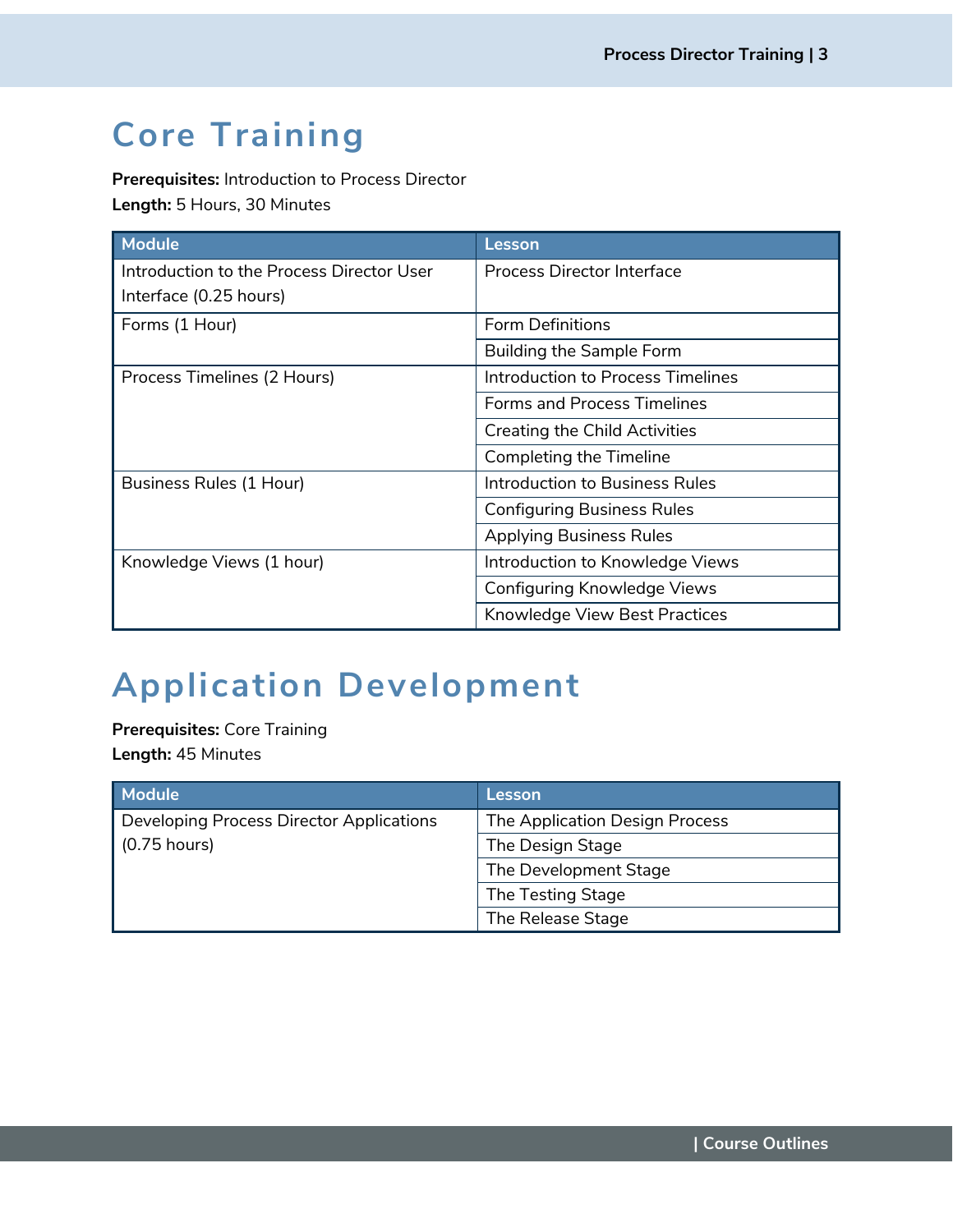### <span id="page-4-0"></span>**Intermediate Training**

**Prerequisites:** Core Training **Length:** 2 Hours, 45 Minutes

| <b>Module</b>                         | Lesson                                  |
|---------------------------------------|-----------------------------------------|
| DataSources and Business Values (0.25 | Datasource Objects                      |
| Hours)                                | <b>Business Values</b>                  |
| Form Operations (1 Hour)              | Instantiated Form Names                 |
|                                       | Form Field Properties                   |
|                                       | <b>Filling Dropdown Controls</b>        |
|                                       | Setting Form Data                       |
| Email Templates (1 hour)              | <b>Creating Email Templates</b>         |
|                                       | Applying an Email Template to a Process |
|                                       | Timeline                                |
|                                       | <b>Task Completion via Email</b>        |
|                                       | Using Multiple-Message Email Templates  |
|                                       |                                         |
| Process Timelines (0.5 Hours)         | Process Timeline Activity Types         |
|                                       | <b>User Activity Advanced Options</b>   |

### <span id="page-4-1"></span>**Advanced Training**

**Prerequisites:** Intermediate Training **Length:** 3 Hours, 45 Minutes

| <b>Module</b>                   | Lesson                                      |
|---------------------------------|---------------------------------------------|
| Processes (1 hour)              | Subprocesses                                |
|                                 | Administration                              |
|                                 | Troubleshooting                             |
| Dev/Test/Prod cycle (1.5 Hours) | <b>Exporting/Importing Content</b>          |
|                                 | Importing Users, Content, and other Objects |
|                                 | Handling data sources and other non-        |
|                                 | migrating objects                           |
|                                 | Permissions methodology on production       |
|                                 | systems                                     |
|                                 | <b>Import Utilities</b>                     |
| Forms (0.75 Hours)              | Visibility/Enabling/Read Only Scenarios     |
|                                 | <b>Transform/Export Custom Tasks</b>        |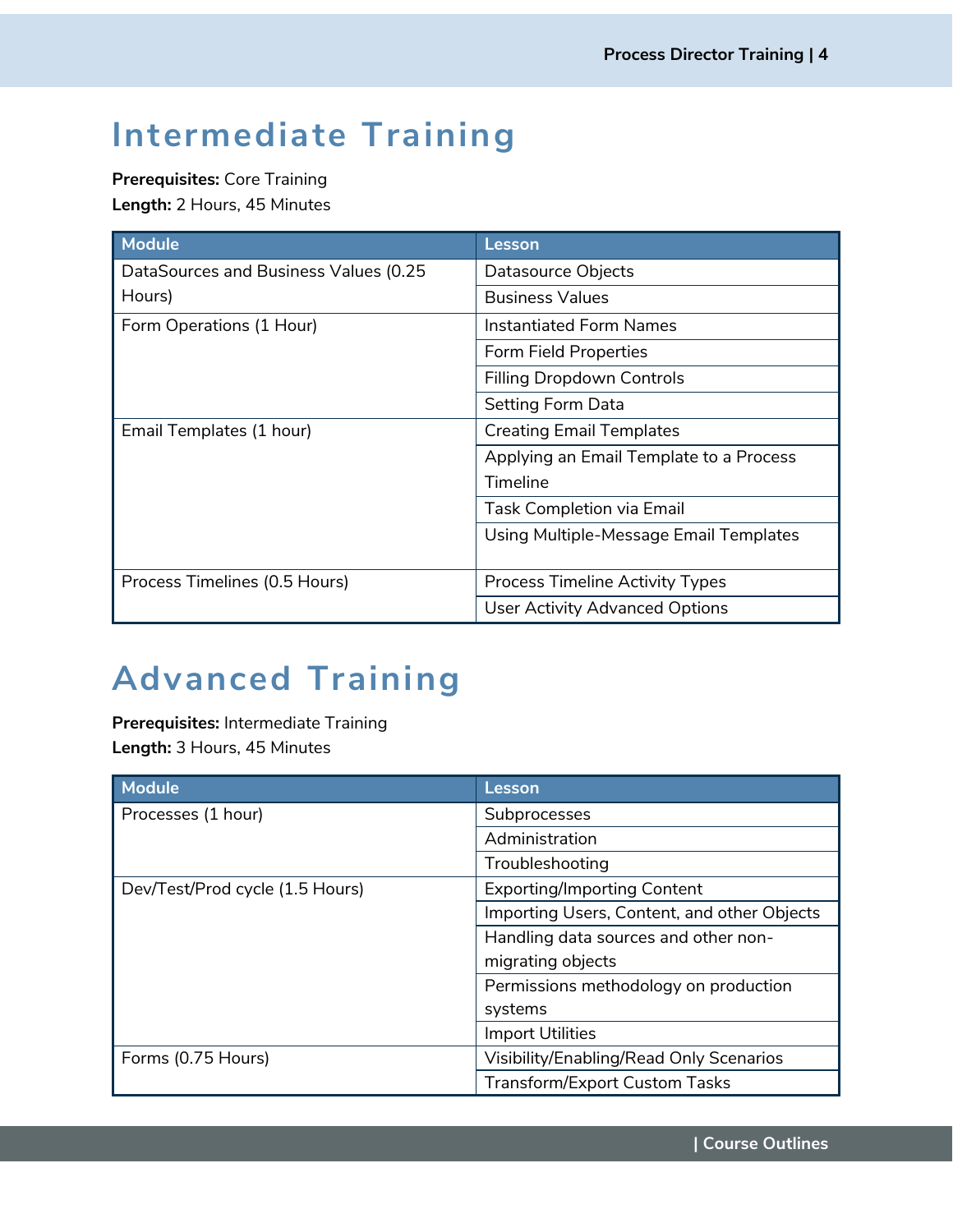| Module            | Lesson               |
|-------------------|----------------------|
| Goals (0.5 hours) | Attachment Handling  |
|                   | Goal result handling |

### <span id="page-5-0"></span>**Case Management**

#### **Prerequisites:** Advanced Training

**Length:** 1 Hour

| <b>Module</b>            | Lesson                                 |
|--------------------------|----------------------------------------|
| Case Management (1 hour) | Case Management Overview               |
|                          | Implementing a Case Management         |
|                          | Application                            |
|                          | <b>Case Definition Overview</b>        |
|                          | The Sample Case Management Application |
|                          | Application Walkthrough                |

### **Advanced Design Concepts**

**Prerequisites:** Advanced, Developing Applications **Length:** 8 Hours

| <b>Module</b>                            | Lesson                                     |
|------------------------------------------|--------------------------------------------|
| Introduction to Advanced Design Concepts | Designing Applications in Process Director |
| (1 hour)                                 |                                            |
| Forms (3 Hours)                          | <b>Visibility/Enabling Scenarios</b>       |
|                                          | <b>Date Calculations</b>                   |
|                                          | Using the Journal Control                  |
|                                          | <b>Custom Validation</b>                   |
|                                          | <b>Advanced Form Behaviors</b>             |
| Process Timelines (3 Hours)              | Multi-Purpose Timelines                    |
|                                          | <b>Setting Sequence Numbers</b>            |
|                                          | Creating an Approval Loop                  |
|                                          | <b>Configuring Multipurpose Activities</b> |
| Configuring Other Objects (1 Hour)       | <b>Email Templates</b>                     |
|                                          | Knowledge Views                            |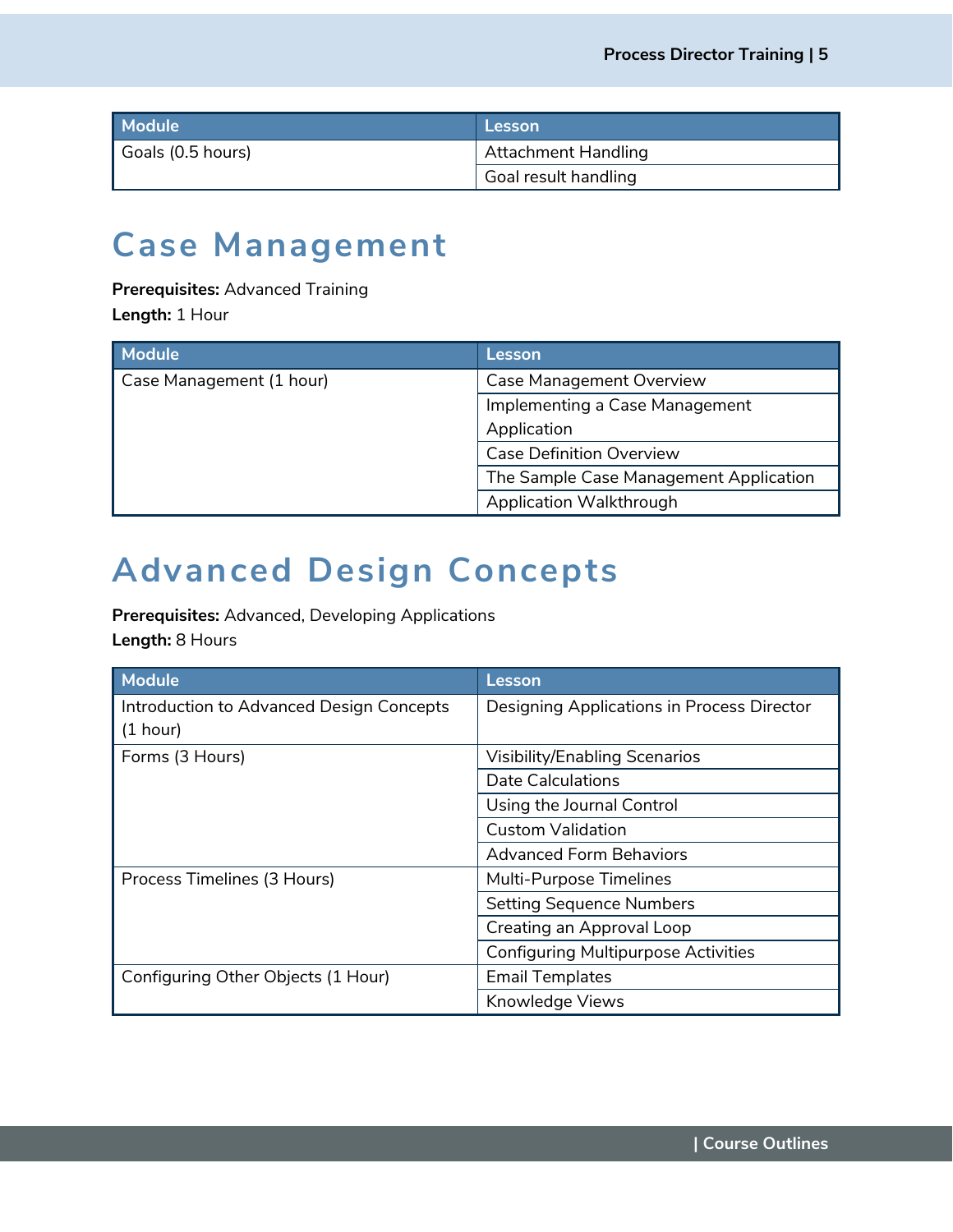### <span id="page-6-0"></span>**Reporting**

**Prerequisites:** Intermediate Training **Length:** 2 Hours

| <b>Module</b>                         | Lesson                             |
|---------------------------------------|------------------------------------|
| KView Reporting (1 Hour)              | Using a KView in a form            |
|                                       | <b>Passing Filter values</b>       |
|                                       | Knowledge View Exporting           |
|                                       | Running Workflows on results       |
| Advanced Reporting Component (1 Hour) | Introduction to Advanced Reporting |
|                                       | Creating a report                  |
|                                       | Customizing a Report               |

### <span id="page-6-1"></span>**System Administration**

**Prerequisites:** Introduction to Process Director **Length:** 3 Hours, 15 Minutes

| Module                                | Lesson                                |
|---------------------------------------|---------------------------------------|
| Administrative Workspace Overview (15 | <b>Administration Overview</b>        |
| Minutes)                              |                                       |
| Configuration (1 hour)                | Workspaces                            |
|                                       | Partitions                            |
|                                       | <b>Global KViews</b>                  |
|                                       | <b>Object Permissions</b>             |
| User Administration (1 hour)          | <b>Administering Users</b>            |
|                                       | <b>Administering Groups</b>           |
|                                       | <b>Authentication Settings</b>        |
|                                       | Delegation                            |
|                                       | AD Synchronization                    |
|                                       | User permissions                      |
| Installation Settings (30 Minutes)    | <b>Installation Settings</b>          |
|                                       | <b>Global Variables</b>               |
|                                       | Database Settings                     |
|                                       | Licensing                             |
| Troubleshooting/Security (30 minutes) | Server Control and System Information |
|                                       | Impersonation                         |
|                                       | Logging                               |
|                                       | <b>Email Tests and Help</b>           |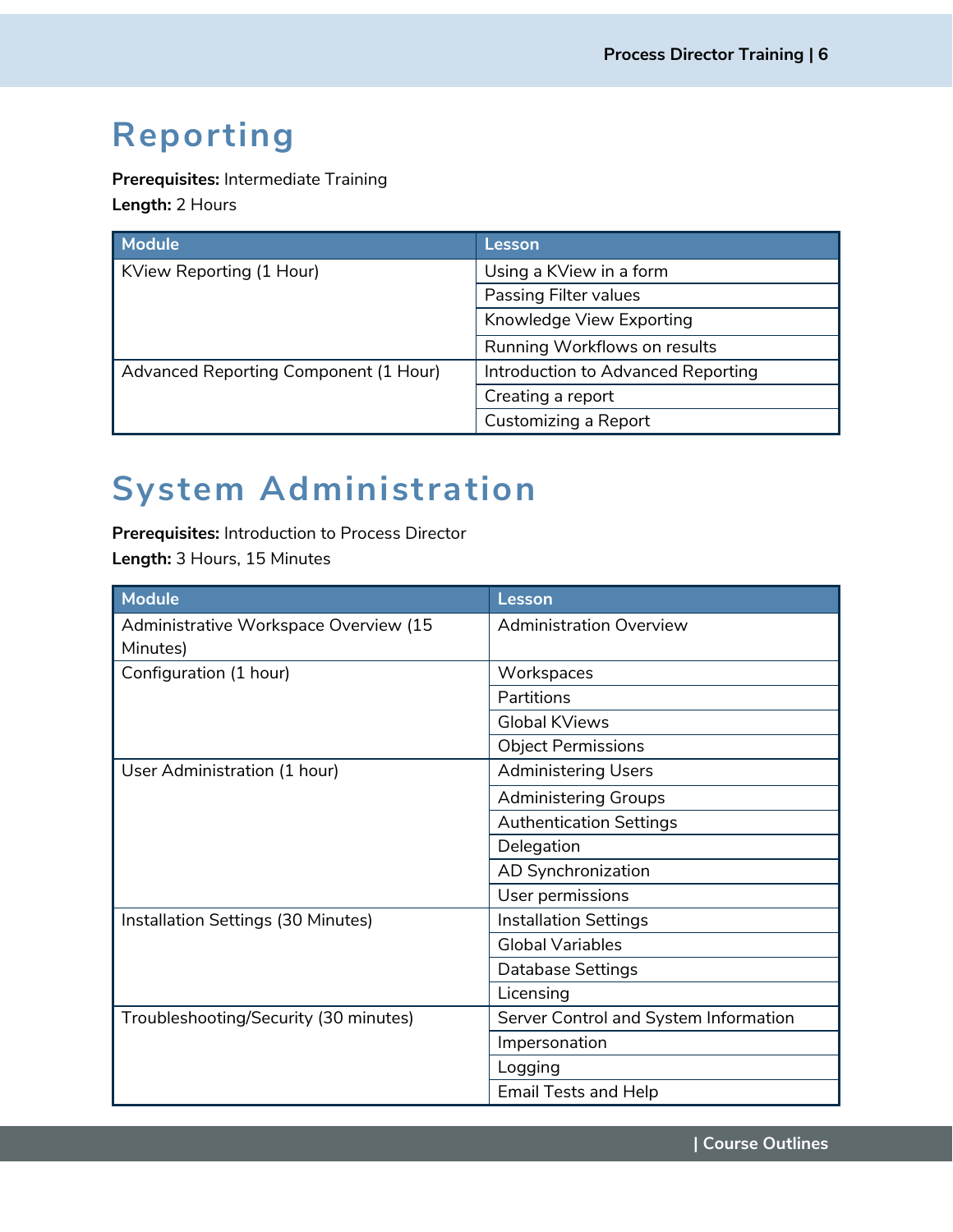### <span id="page-7-0"></span>**Securing Process Director**

**Prerequisites:** System Administration **Length:** 45 Minutes

| <b>Module</b>         | Lesson                           |
|-----------------------|----------------------------------|
| Security (0.75 Hours) | <b>User Authentication</b>       |
|                       | <b>Federated Identity</b>        |
|                       | <b>Permissions Methodology</b>   |
|                       | <b>Securing Process Director</b> |

### <span id="page-7-1"></span>**Accessibility and Responsiveness**

**Prerequisites:** Advanced Training **Length:** 1 Hour, 30 Minutes

| <b>Module</b>              | Lesson                              |
|----------------------------|-------------------------------------|
| Accessibility (1 hour)     | <b>Accessibility Overview</b>       |
|                            | <b>Accessibility Requirements</b>   |
|                            | Creating an Accessible Form         |
| Responsiveness (0.5 Hours) | Responsiveness and Process Director |
|                            | Creating a Simple Responsive Form   |
|                            | Using Bootstrap                     |

### <span id="page-7-2"></span>**Collaborative Document Features**

**Prerequisites:** Advanced Training

**Length:** 1 Hour

<span id="page-7-3"></span>

| <b>Module</b>            | <b>Lesson</b>                            |
|--------------------------|------------------------------------------|
| l Collaborative Features | Collaborative Document Markup            |
|                          | <b>Collaborative Document Annotation</b> |